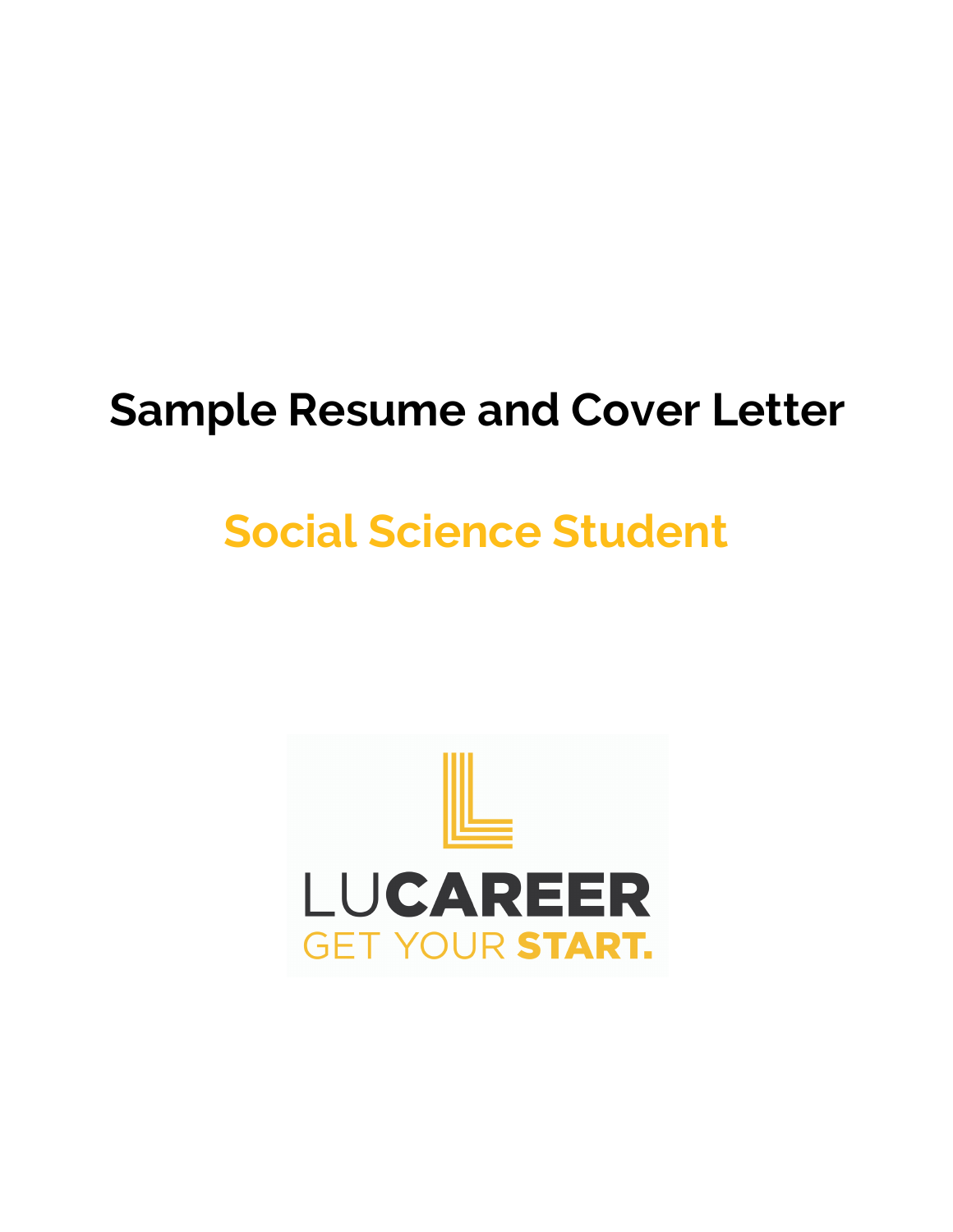

#### **Action Verbs that could be included in your resume and cover letter**

#### **Heartland Alliance - Human Rights Intern**

The KFF internship is designed to provide a unique educational and professional development opportunity to those early in their career to explore the intersectionality of issues experienced by the most vulnerable among us – disparities in health and healing, safety and justice, and economic opportunity – and to create their own experience of growth in collaboration with Heartland Alliance across a rich landscape of professional offerings.

This internship gives the candidate the flexibility to choose from a range of interest areas to build expertise and knowledge. **All opportunities provide for experiential learning with access to thought leaders, practitioners, researchers, and individuals who have moved out of homelessness, addiction, violence and abuse to live fuller lives and to contribute to change that helps others living in precarious and vulnerable situations.**

The internship will last 10 weeks. The intern will receive \$14/hr. based on a 40 hour work week. That does not include travel, housing, or other expenses.

**Requirements:**

- Be Chicago-based during the length of the internship
- Have completed at least one year of college by the commencement of the internship
- Available for full-time placement
- **Willing to travel in and around the city of Chicago**
- Intern must be willing to meet with representatives of the Foundation to discuss their work, experience and recommendations with and for the Internship Program
- **If selected, must be available for an in-person or video meeting on** March 30th or 31st

#### **The ideal candidate:**

Æ

- **Is passionate about advocating for vulnerable populations**
- Is curious about a career in the human rights or non-profit sector Is self-driven, driving work forward independently and proactively seeking guidance
- **Has ability to think critically, research, and analyze**
- Has strong background in **writing** and communication

**Employer is looking for a candidate that has a demonstrated interest in social causes**

**Applicant should have access to public transportation or other form of transportation**

**The applicant's resume should mention examples of charity work and other community service**

**Research and critical thinking skills will be important to highlight**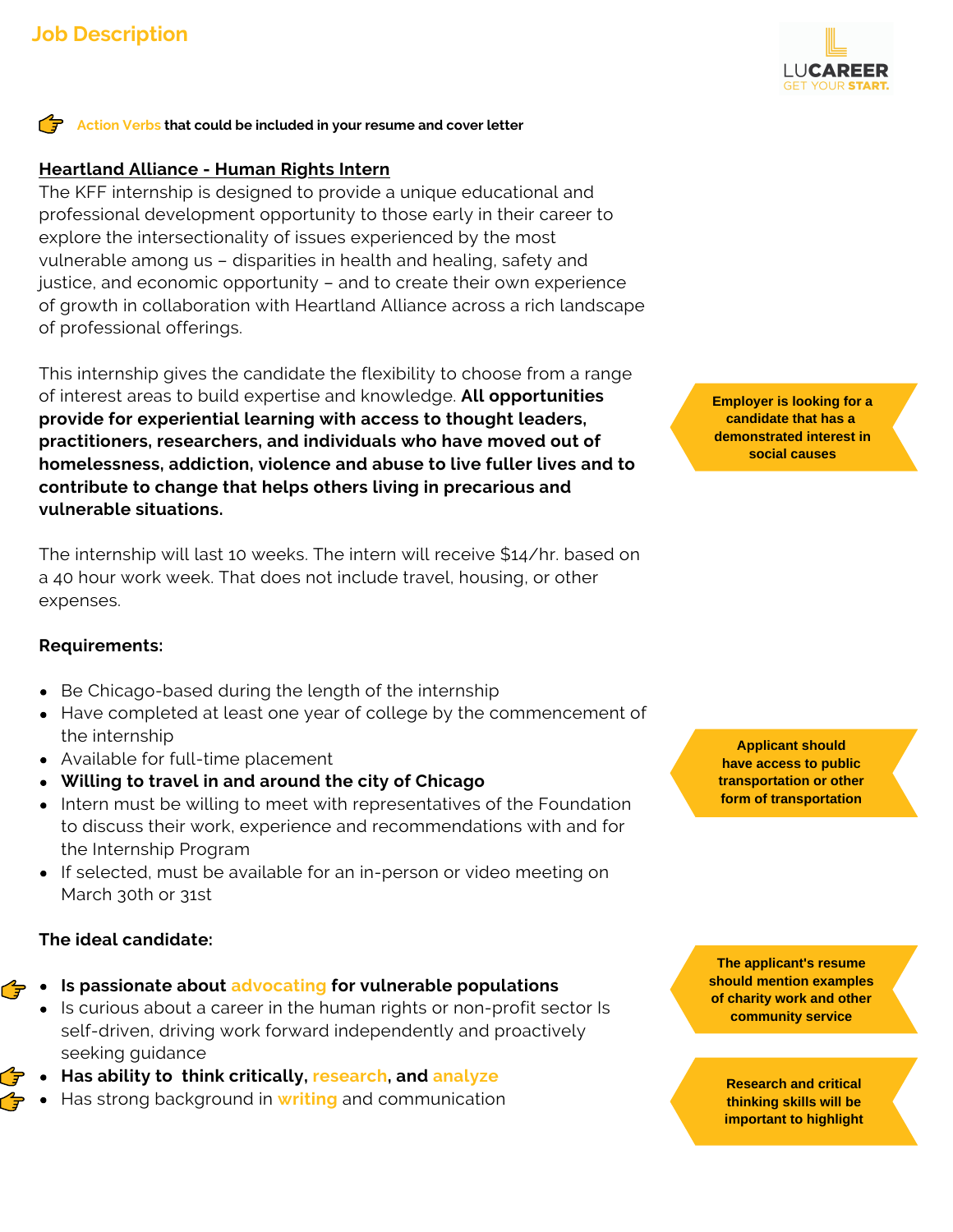## **Cover Letter Example**



123 Fake Street Chicago, IL 60606

April 20th, 2020 Heartland Alliance '208 S. LaSalle Street, Suite 1300 Chicago, IL 60604

Dear Hiring Manager,

Born and raised in Chicago, I am currently a junior at Loyola University majoring in Sociology with a minor in Gender Studies, and I'm writing to apply for the Human Rights Internship with the Heartland Alliance. **I was excited to find the opportunity through Indeed.com because I align with the organization's mission to advance the human rights and respond to the human needs of endangered populations. I believe my background in human rights advocacy, social science research, and direct service make me a strong candidate for this position.**



**Shows employer that applicant read through the application and understands the main qualifications**

Last summer, I was an Advocacy Intern for the Chicago Justice Project. In this role, **I researched social justice issues by canvassing over 15 low-income neighborhoods** in the city and talking directly with residents. I compiled my findings into proposals for strategic advocacy in the areas of fair housing, employment equity, and neighborhood development, and organized community actions around each issue. Through targeted outreach and social media campaigns, **I helped recruit over 200 Chicago residents to community-based, educational events.** In addition, as a current Research Assistant in the Loyola University Chicago Social Relations Lab, I work closely with Dr. Hazel Kramer to support her research on social biases. I am responsible for **administering surveys to research participants and analyzing both qualitative and quantitative data through basic coding.** My findings are incorporated into weekly project reports, and I have been named in a recent publication on intergroup campus biases.



**Applicant elaborates on key experiences that are relevant to the position description**

As a Social Justice Intern at Misericordia – a residential community for people living with developmental disabilities – **I gained hands-on experience in direct service by engaging with residents through daily activities and social events.**



**Applicant demonstrates passion for social causes and has worked with vulnerable populations**

**I would love to join Heartland Alliance as a Human Rights Intern this summer.** I can be contacted at agarcia78@luc.edu. Thank you for your time and consideration, and I hope to hear from you soon.

Sincerely, (Handwritten Signature) Alma Garcia



**Applicant closes letter reiterating the main point and provides contact info**